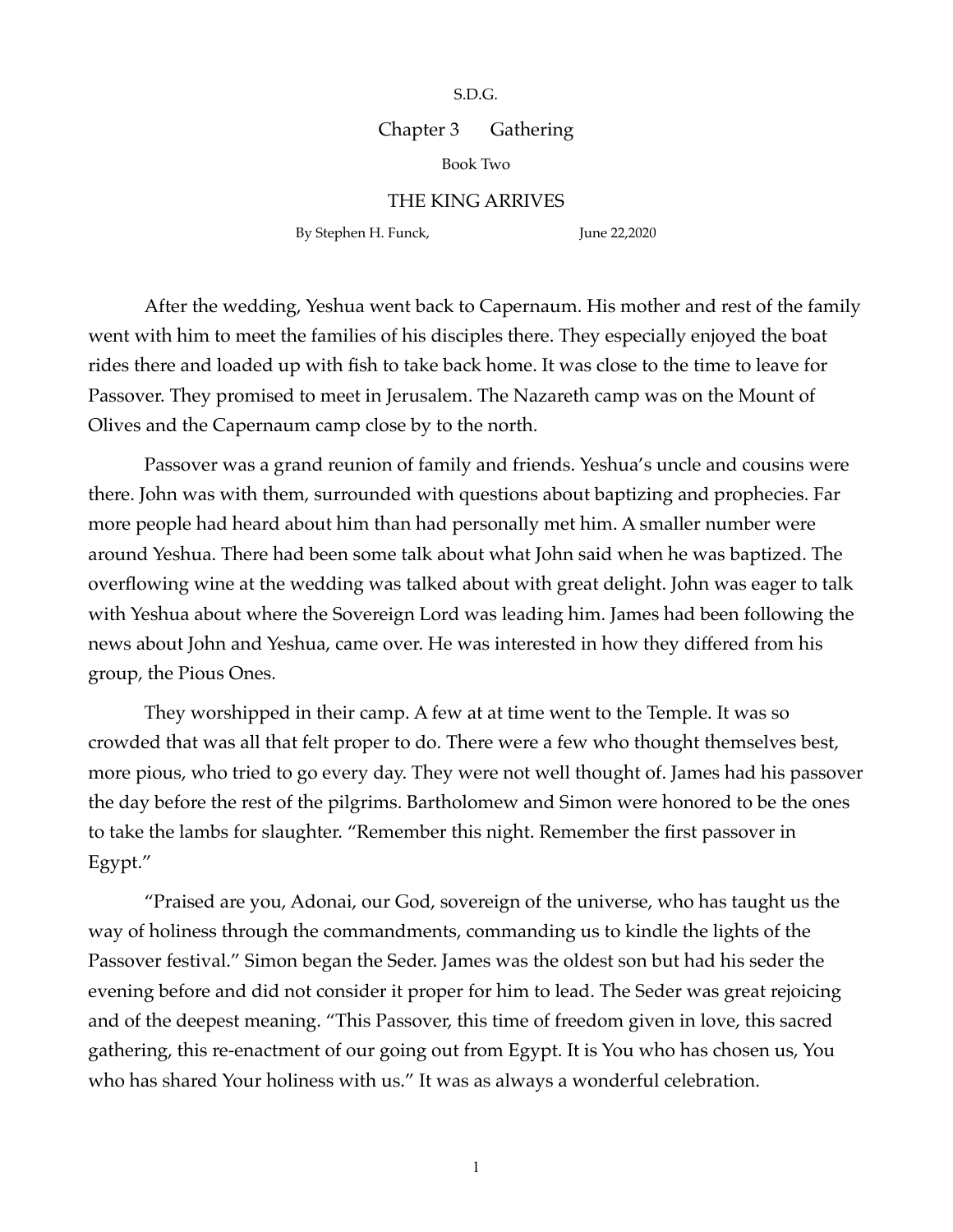The following day as they were talking with the other people on the Mount, they learned that Simon, the assistant to the Master of the Sacred Oil had leprosy. They were all filled with sorrow. He was cut off from all people, cut off from the Temple, cut off from all it meant to be priest. Yeshua heard and went to see him and pray for him. He was healed. The Law required him to go to the Temple to be examined by the priests and be declared clean. Great rejoicing! Of course they asked how this happened and he told them Yeshua had prayed and healed him. They did not know this Yeshua. He explained he was the one John baptized a few months before when it thundered in heaven. John had said he was greater than himself. They agreed they would be watching him. When the Master of the Sacred Oil, Lazarus learned of this, he went to Yeshua and became a follower. He pledged to do all he could for him. Simon's best friend Nicodemus was also deeply affected. The news spread and more came to Yeshua to be healed.

<span id="page-1-3"></span>Theday of First Fruits - Bikkurim<sup>[1](#page-1-0)</sup> was the great procession of donations. Mother Mary selected Jude to carry the family's gifts. The procession lasted nearly the whole day. Yeshua went along. He was troubled. It was a glorious lavish outpouring of gifts to the Sovereign Lord, King of the Universe, God of their fathers. Good. Then at the same time there was a great market of sellers offering items that would make a more impressive presentation. It was becoming a competition who was the biggest person. Look at me. It was nothing like humbly offering my best to the most High, the giver of all good gifts. There was no appreciation and worship. It was pride and greed. It was more than Yeshua could take. He overturned the tables of the sellers and drove the animals out[.](#page-1-1)<sup>[2](#page-1-1)</sup> The Temple guard were not able to get there in time and Yeshua stormed off untouched.

<span id="page-1-4"></span>When the families left for Galilee, Yeshua and his disciples stayed in Judea. If a synagog allowed, he would speak, announcing Good News, God's Kingdom was at hand. He was calling for repentance, rededication to true faith. He pointed to John by the Jordan. This was not a time for minor outward actions, not like those who repeatedly tried to purify themselves in mikvehs. Yeshua called for being spiritually reborn as spiritual sons of Abraham. Now they were just physical sons. God could make that out of rocks. Believe him<sup>3</sup>[,](#page-1-2) believe his word, repent, turn your life around, seek to be born in the Spirit of God. When some asked how to do that he pointed to John's baptism. This Baptism was like being born in

<span id="page-1-5"></span><span id="page-1-0"></span><http://jewishencyclopedia.com/articles/6139-first-fruits>""first-fruits of the harvest" were offered on the 16th day of Nisan," Another Jewish teaching is that Bikkurim was on Shavuot.

<span id="page-1-1"></span>John 2:15 [2](#page-1-4)

<span id="page-1-2"></span><https://torahportions.ffoz.org/disciples/john/believe-in-god-believe-in-me.html> [3](#page-1-5)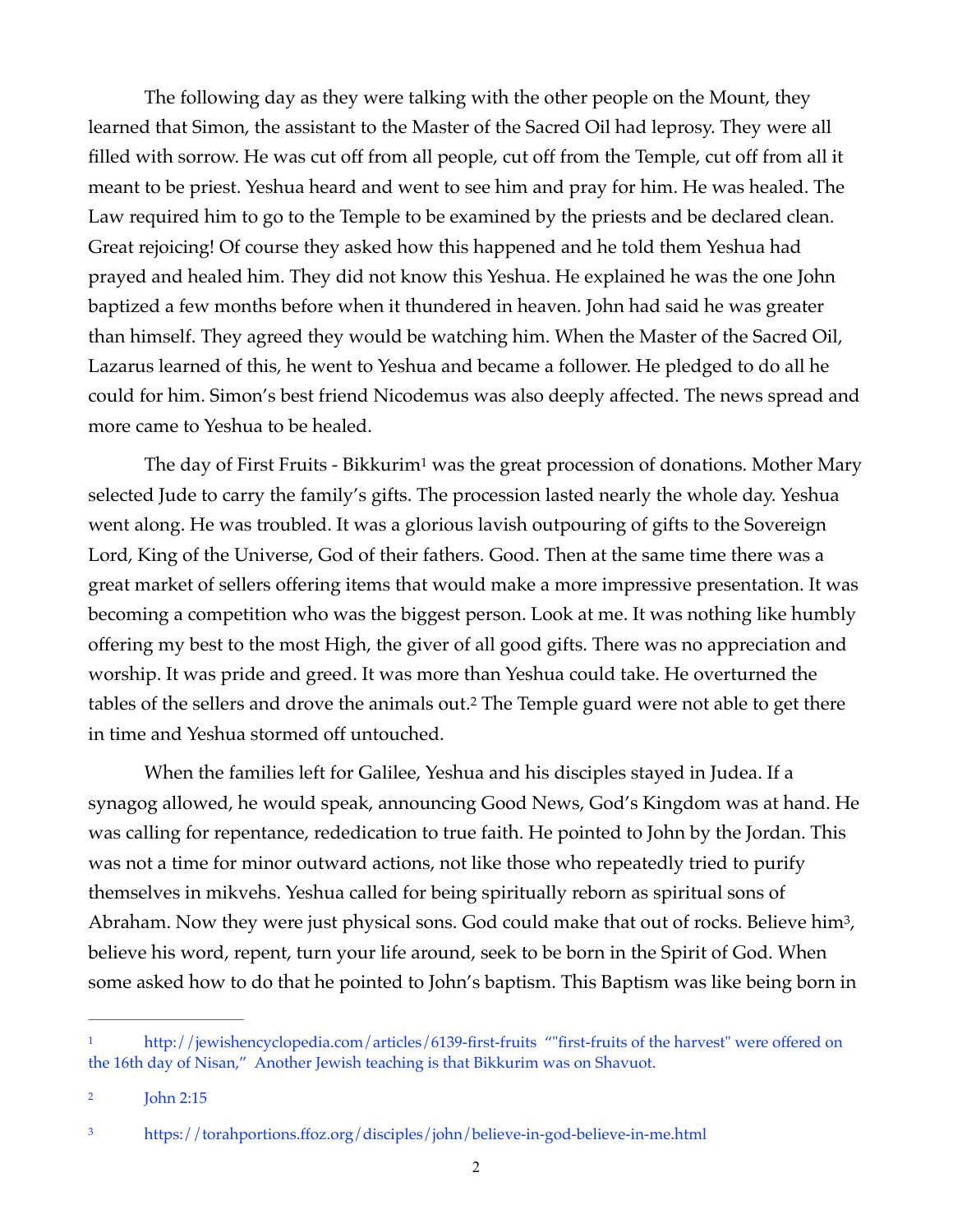<span id="page-2-5"></span>the spirit from above. They did not have to go to the Jordan, Yeshua had his disciples baptized them where they were in the village pools[.](#page-2-0) [4](#page-2-0)

<span id="page-2-6"></span>Shavuo[t](#page-2-1)<sup>[5](#page-2-1)</sup> was drawing near. Then God gave the Torah - Law on Mount Sinai. Now God was pouring out His Spirit. Yeshua announced the time had come for the fulfillment of prophecies. "The days are coming," declares the Lord, "when I will make a new covenant with the people of Israel and with the people of Judah.<sup>6["](#page-2-2)</sup> "I will give you a new heart and put a new spirit in you; I will remove from you your heart of stone and give you a heart of flesh."[7](#page-2-3)

<span id="page-2-8"></span><span id="page-2-7"></span>A smaller group of people returned to Jerusalem for the second Pilgrimage Festival. Harvest began with barley at Passover and ended with wheat at Shavuot. Everywhere people decorated their homes with greenery remembering Mount Sinai blossomed with flowers when the Torah was given. In the synagogs they read the book of Ruth. Yeshua understood why James did not come over to meet them. The Pious Ones considered the proper date was the fifteenth of the month.

Yeshua headed back to Galilee, taking the road through Samaria. The disciples were puzzled because usually Jews went around Samaria, so they asked why. Yeshua nodded his head that he heard them. He did not explain. In time they would get used to that. Sometimes he would explain, usually they would have to observe, think, and learn. They learned he had his own reasons for doing as he did. There were some people he talked with in Samaria. It looked like it was a good thing he went that road.

<span id="page-2-9"></span>What truly shocked them was that they spent two whole days in Sychar. Yeshua had talked to a lady at the well<sup>[8](#page-2-4)</sup>. She told the people there that he might be the Messiah. They had to pay for their food and accommodations. The conversations were interesting. He defended the Jewish position about Jerusalem. But he then moved beyond worshipping God there or on Mt. Gerizim saying that in the future God would be worshiped in Spirit and in Truth. There was a lot of talk about what that could mean? True worship was not about just keeping God's regulations? It was the spirit inside? That was a novel idea. Yeshua talked about loving,

<span id="page-2-2"></span>Jeremiah 31:31 [6](#page-2-7)

<span id="page-2-3"></span>Ezekiel 36:26 [7](#page-2-8)

<span id="page-2-4"></span> <https://weekly.israelbiblecenter.com/jesus-and-the-samaritan-woman/>Very interesting, by a [8](#page-2-9) Messianic Jewish scholar. A deeper look at a story that has a stock interpretation. Krister Stendahl said "Our vision is often more abstracted by what we think we know than by our lack of knowledge."

<span id="page-2-0"></span>John 3:26 John 4:2 [4](#page-2-5)

<span id="page-2-1"></span>[<sup>5</sup>](#page-2-6) <https://en.wikipedia.org/wiki/Shavuot> <https://en.wikipedia.org/wiki/Pentecost> [https://](https://blog.israelbiblicalstudies.com/jewish-studies/shavuot-or-pentecost-jewish-or-christian/) [blog.israelbiblicalstudies.com/jewish-studies/shavuot-or-pentecost-jewish-or-christian/](https://blog.israelbiblicalstudies.com/jewish-studies/shavuot-or-pentecost-jewish-or-christian/)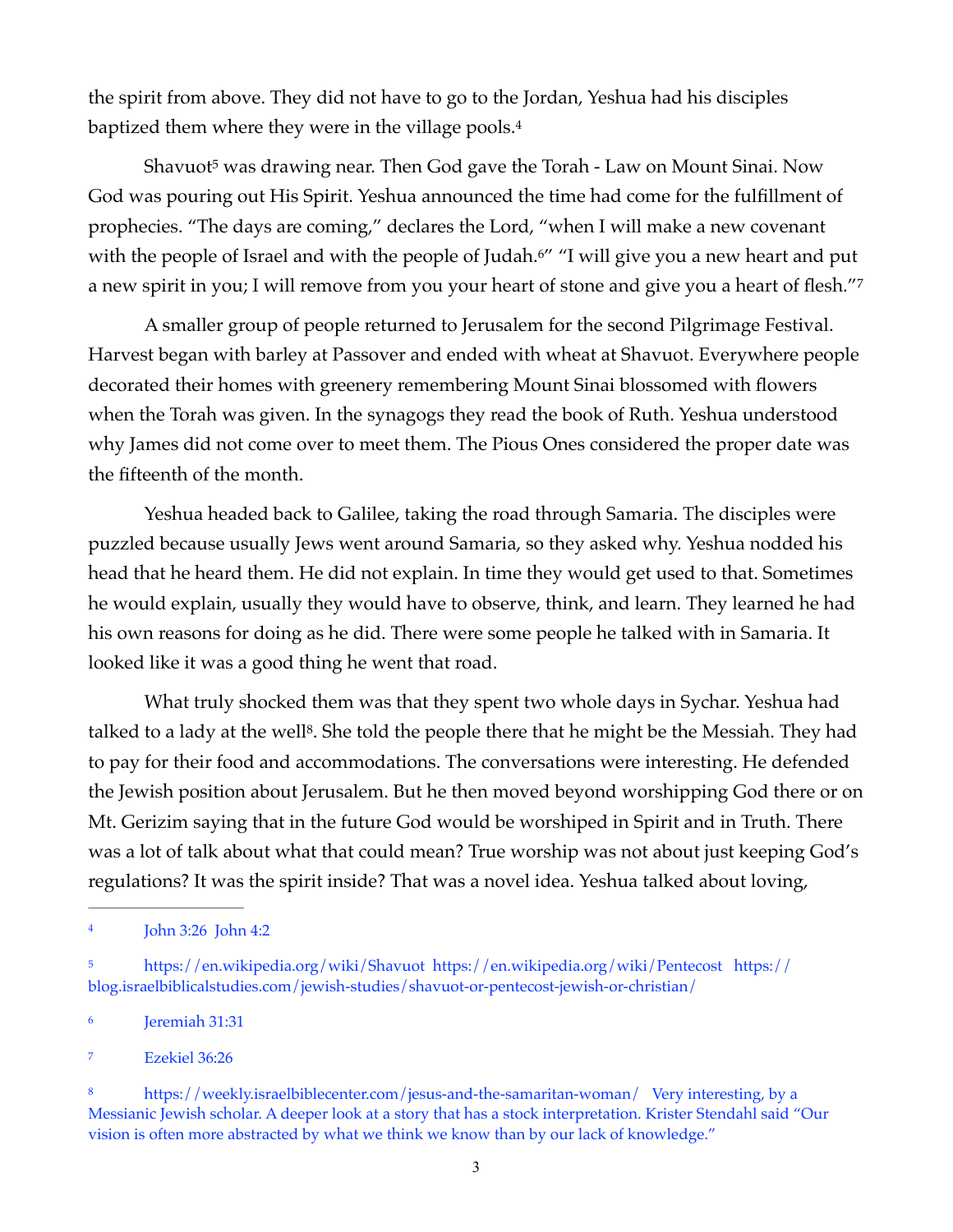forgiving neighbors, foreigners, enemies. Jews and Samaritans were supposed to be kind to each other. They both were descendants of Jacob. Joseph's bones were buried there as a witness to them. The twelve tribes were one people, Children of Abraham.

Yeshua was announcing to all people the Kingdom of God was here. John's and his calls for repentance were calling all people to come to God for forgiveness, salvation. They saw the response in Sychar. People were lost, suffering, longing for healing. Longing for God's love. Longing for eternal life. Hungry for real drink, real food, that satisfies forever. He told them, they were harvesting, bringing all to the savior of the world.

They returned to Cana, going to synagogs in the area. The word spread that he had the gift of healing, so more places were willing to let him speak. When Yeshua went back to his home town for Sabbath, everyone was excited. They received a warm welcome. After dinner with their host families they went to synagog. It was packed. It did not turn out the way anyone expected. The people had been hearing reports of amazing miracles and powerful preaching. They thought they would share in his fame as his home town. They ended up beingvery angry.<sup>[9](#page-3-0)</sup> They tried to kill him! His disciples were left with nowhere to go for the night, his mother Mary too. His family had a hard time staying there after that. Rather than walk to the next town in the dark they bedded down in a field nearby. His disciples learned following Yeshua was not all joy and glory.

<span id="page-3-2"></span>In other villages the people listened more appreciatively, trying to understand what he meant. Interpreting proverbs and stories was not easy. Other rabbis used them, they were a common style of speech. Yeshua communicated more than words. There was a spirit about him. Serious, peaceful, loving kindness, strength, forgiving. He reminded them of Nehemiah "When your ancestors, became arrogant and stiff-necked, they did not obey God's commands. But God is a forgiving God, gracious and compassionate, slow to anger and aboundingin love."<sup>[10](#page-3-1)</sup> He called people to repent. The Kingdom of God was at hand, forgiving, gracious, compassionate, slow to anger, abounding in love. When you know God will forgive, repentance is possible.

<span id="page-3-3"></span>. He selected more disciples to follow him. There was jostling for position and rank. To keep peace among the twelve, the only outsider was selected treasurer. Men and women followed without becoming official disciples. His mother Mary also joined them. Yeshua was a rabbi with disciples. They walked during the day, passing through villages. Yeshua would

<span id="page-3-0"></span>Luke 4:16FF. [9](#page-3-2)

<span id="page-3-1"></span><sup>&</sup>lt;sup>[10](#page-3-3)</sup> Nehemiah (:16f.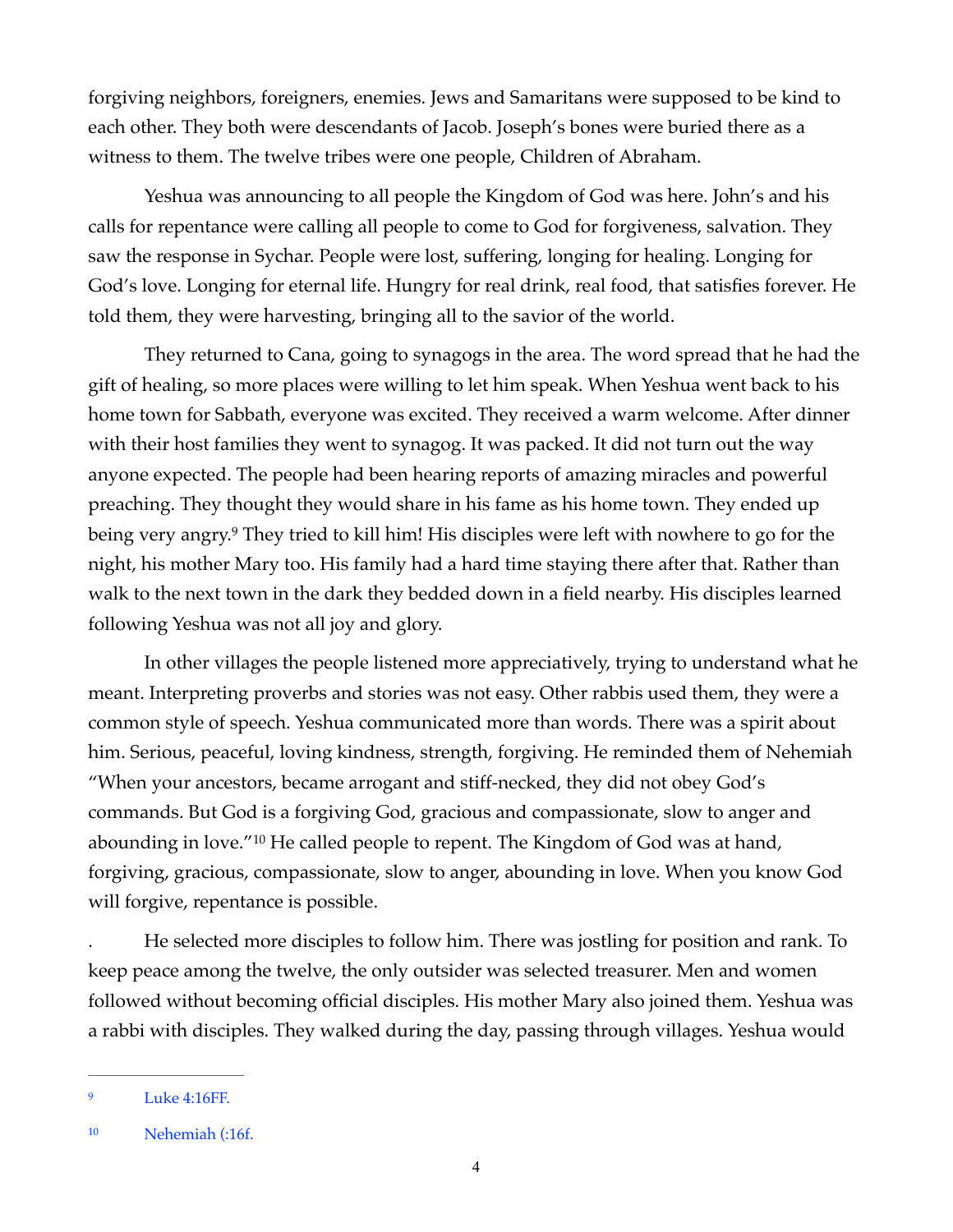do some teaching and healing. Usually they kept going. Farm villages were very close together. It was a short walk to the fields. It was not a long walk to the next village. Many small villages surrounded a larger market town. It was less than a day to walk from village to market and back. The farmers had little reason to go to a city. Merchants in the town made that journey. The hillsides had been terraced for thousands of years. They knew how to get the most out of the land. Galilee is productive land. Judea had less yield because less rain, still enough. There was much good pasture. All that was nothing compared to the riches from the land along the Jordan. The date orchards there had been Herod's foundation of wealth.

<span id="page-4-5"></span>These were very pious times. Synagogs had morning and evening prayer, before and after daily work. Their day began at sunset with Evening Prayer - Maariv<sup>[11](#page-4-0)</sup> After finishing work and eating, many men, some women and children came together for fellowship and prayer. For many generations synagog was outside, in the market space. Some cities and towns were beginning to construct special buildings. Evening Prayer had a Psalm, Shema, Amidah and Aleinu<sup>12</sup>[.](#page-4-1) Yeshua would teach, afterward the leaders would decide if Yeshua could stay another day.

<span id="page-4-7"></span><span id="page-4-6"></span>In the morning while women prepared the morning meal many of the men would join in Morning Prayer - Shacharit<sup>13</sup>[.](#page-4-2) Then most of the people went to work. Yeshua would teach and heal. As they travelled, they would stop for midday prayer, Mincha and Yeshua would lead prayer. Fridays they would stop earlier at one of the larger towns for Sabbath<sup>[14](#page-4-3)</sup>.

<span id="page-4-8"></span>Traveling rabbis were occasional visitors. People liked it when they came. They brought the news of events outside, in the nation and beyond. They taught the scriptures and the current understandings of the scholars at the Temple. There was not much else going on so they were a welcome diversion. In exchange, the synagog would feed and house them for a maximum of three days. The normal house had a minimum of three rooms, a woman's area with oven, courtyard, and storage roo[m](#page-4-4), a family dining room<sup>[15](#page-4-4)</sup> where a man could talk with

<span id="page-4-9"></span><span id="page-4-0"></span><https://en.wikipedia.org/wiki/Maariv>The forms became fixed in later times. What is given here is an [11](#page-4-5) idea of an early peasant versions.

<span id="page-4-1"></span>[<sup>12</sup>](#page-4-6) [https://en.wikipedia.org/wiki/Shema\\_Yisrael](https://en.wikipedia.org/wiki/Shema_Yisrael) <https://en.wikipedia.org/wiki/Amidah> [https://](https://en.wikipedia.org/wiki/Aleinu) [en.wikipedia.org/wiki/Aleinu](https://en.wikipedia.org/wiki/Aleinu) 

<span id="page-4-2"></span><https://en.wikipedia.org/wiki/Shacharit> <https://en.wikipedia.org/wiki/Mincha>[13](#page-4-7)

<span id="page-4-3"></span><https://en.wikipedia.org/wiki/Shabbat> [https://en.wikipedia.org/wiki/Jewish\\_prayer](https://en.wikipedia.org/wiki/Jewish_prayer) [14](#page-4-8)

<span id="page-4-4"></span><sup>&</sup>lt;sup>[15](#page-4-9)</sup> The word is mistranslated "no room in the inn." Joseph could find no relative (Bethlehem was his home town) to open their door for Mary,. They knew he had brought a pregnant woman and probably knew he was not the father. <https://www.blueletterbible.org/lang/lexicon/lexicon.cfm?t=esv&strongs=g2646> Do not miss the illustrations in <http://www.bible-archaeology.info/housing.htm#VILLAGE%20HOUSES>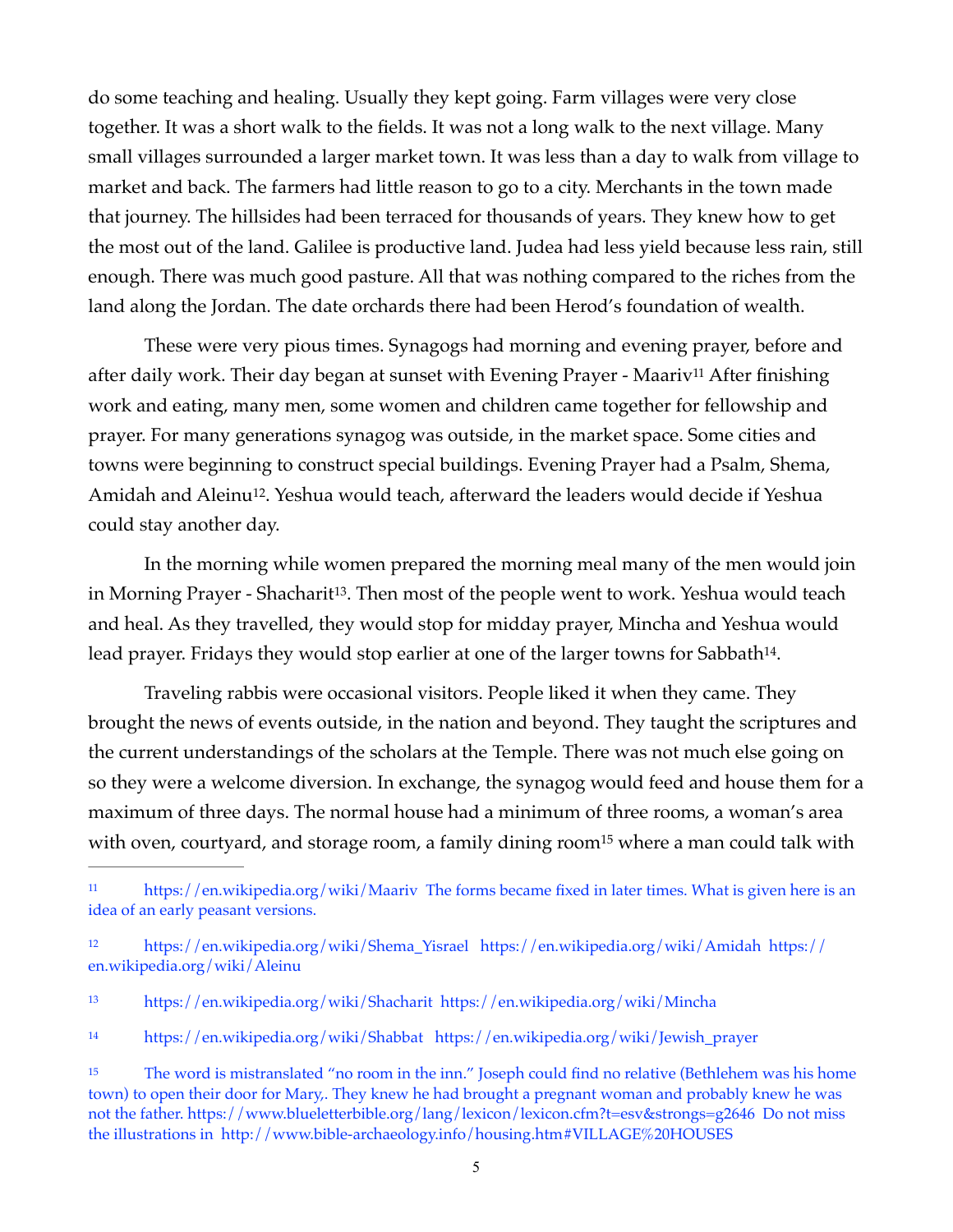his friends and a bedroom. The dining room was the room for guests. Even though Jesus had a number of followers, it was not too difficult for a village to put them all up.

<span id="page-5-8"></span><span id="page-5-7"></span>Rabbis had to keep moving. Usually the rabbi received a donation, the more famous they were, the larger the town and synagog, the greater the donation. When Yeshua healed, gifts were even larger. He kept returning to Capernaum<sup>16</sup>[,](#page-5-0) making Peter andAndrew's home his base<sup>17</sup>[.](#page-5-1) They also needed to fish to supplement their income. They were a growing group with wives and children to support. Some families did go along, but tramping around the countryside with small children does not work out well. Yeshua enjoyed helping repairing boats<sup>18</sup>[.](#page-5-2) Yeshua went along and helped fish.

<span id="page-5-10"></span><span id="page-5-9"></span>There were a lot of boats out. They said it was even more at night, the fishing was better. There were a lot of other place[s](#page-5-3)<sup>[19](#page-5-3)</sup> with boats. One day Yeshua wanted to get some rest from the people. He decided to cross over to the other side of the lake to see people there. There was a terrible storm. The disciples reported he told the storm to stop and it did. They had gotten used to seeing him heal sick people but this was something on a whole different level. Sending the demons into the large herd of swine was not quite as impressive.When they returned they were astounded even more. Healing sick people was one thing, raising someone from the dead altogether more. Well, she had not been dead for very long.[20](#page-5-4)

<span id="page-5-13"></span><span id="page-5-12"></span><span id="page-5-11"></span>Yeshua lead them toward Sepphoris<sup>[21](#page-5-5)</sup>. Growing up his father, brothers and Yeshua himself spent time there repairing the damage from the destruction by Varus and building the new buildings as Antipas capital. As a great city, the people there were not highly impressed with Yeshua. They travel a short way north to Shikhin<sup>22</sup>[,](#page-5-6) where they were more graciously received. They all know of Shikhin. Everyone had pots that were made there, as a result The town was well off. Yeshua was allowed to seek two nights but was not given the third. He was considered good but not that good, interesting. They continued traveling.

<span id="page-5-0"></span>[<sup>16</sup>](#page-5-7) <https://www.baslibrary.org/biblical-archaeology-review/8/6/4> [https://www.israeljerusalem.com/](https://www.israeljerusalem.com/capernaum-israel.htm) [capernaum-israel.htm](https://www.israeljerusalem.com/capernaum-israel.htm) [https://en.wikipedia.org/wiki/St.\\_Peter%27s\\_Church,\\_Capernaum](https://en.wikipedia.org/wiki/St._Peter%27s_Church,_Capernaum)

<span id="page-5-1"></span>[https://www.biblicalarchaeology.org/daily/biblical-sites-places/biblical-archaeology-sites/the-house-](https://www.biblicalarchaeology.org/daily/biblical-sites-places/biblical-archaeology-sites/the-house-of-peter-the-home-of-jesus-in-capernaum/) [17](#page-5-8) [of-peter-the-home-of-jesus-in-capernaum/](https://www.biblicalarchaeology.org/daily/biblical-sites-places/biblical-archaeology-sites/the-house-of-peter-the-home-of-jesus-in-capernaum/) <https://www.baslibrary.org/biblical-archaeology-review/8/6/4>

<span id="page-5-2"></span><sup>18</sup> [https://en.wikipedia.org/wiki/Sea\\_of\\_Galilee\\_Boat](https://en.wikipedia.org/wiki/Sea_of_Galilee_Boat)

<span id="page-5-3"></span><https://www.ritmeyer.com/2014/12/04/harbours-of-the-sea-of-galilee/> [19](#page-5-10)

<span id="page-5-4"></span>raising Jairus dtr [20](#page-5-11)

<span id="page-5-5"></span><https://en.wikipedia.org/wiki/Sepphoris> [https://en.wikipedia.org/wiki/Herod\\_Antipas](https://en.wikipedia.org/wiki/Herod_Antipas) [21](#page-5-12)

<span id="page-5-6"></span><https://shikhinexcavationproject.com>[22](#page-5-13)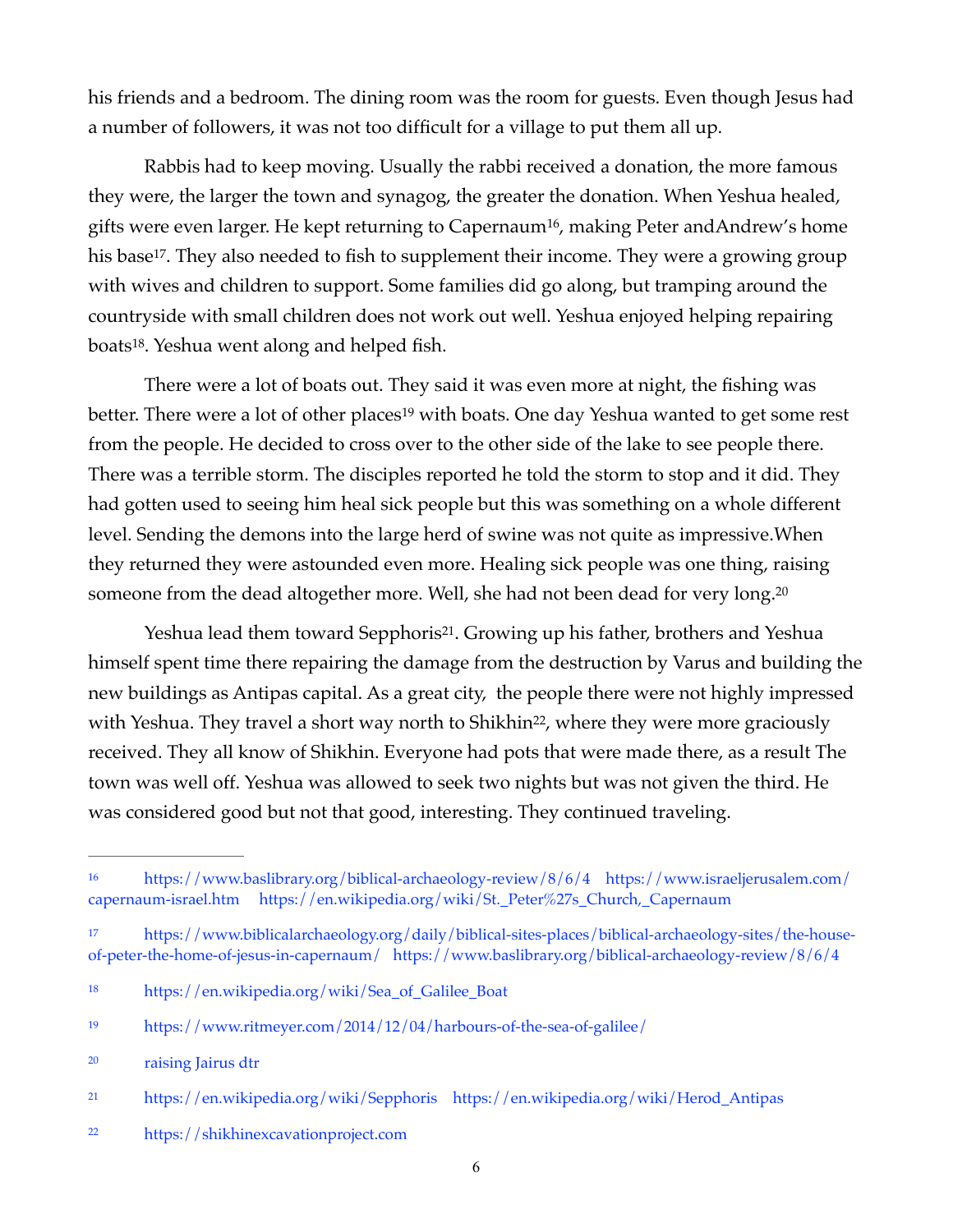<span id="page-6-5"></span>On the ninth of  $Av^{23}$  $Av^{23}$  $Av^{23}$ , Yeshua told them this would be a day of fasting and prayer. They recited the scroll of Lamentations. This was the day the Temple built by King Solomon was destroyed. Yeshua suggested they were mourning not only for the past but for future tragedies that would happen on this day.

<span id="page-6-8"></span><span id="page-6-7"></span><span id="page-6-6"></span>Yeshua and his followers continued to visit the villages and towns of Galilee until the beginning of the year drew near. He sent his disciples home to celebrate the New Year - Rosh Hashanah<sup>24</sup>with their families but asked them to return for the Days of Repentance and the Day of Atonement -Yom Kippur<sup>[25](#page-6-2)</sup>. He spoke the book of Jonah. All of them had memorized the Scriptures in school. It was the only subject of study. A "good" student could do this.[26](#page-6-3) Yeshua's disciples were from the best, most pious men. Yeshua asked them why they read the book of Jonah on Yom Kippur? They could not guess how it fit with repentance. Yeshua noted that the good people were the heathen and Jonah, the prophet, was the one who was continually wrong. It is a warning to all who call themselves Sons of Abraham and look down on outsiders. To whom much is given, much is expected. They must always be humble.

<span id="page-6-9"></span>Immediately after Yom Kippur they made ready to make pilgrimage to Jerusalem for Sukko[t](#page-6-4)<sup>[27](#page-6-4)</sup> with the people from Galilee. It was a little less than the number that went for Passover. Those that remained behind observed the seven days in booths they put up. A worker was waiting for them when they got to Yeshua's old place on the Mount of Olives. The Master of the Sacred Oil, Lazarus was expecting them. They went to see him at his home. Lazarus was overjoyed to see Yeshua. He had been following all the news he could about the doings in Galilee. He had Yeshua introduce all the people with him and tell where they came from. Simon the Leper came, filled with thanks for his healing, praising God.

Lazarus told them they were being given new accommodations. The unaccompanied women were guests in his home. Yeshua and his disciples were to use the Oil Press -

<span id="page-6-0"></span>[https://en.wikipedia.org/wiki/Tisha\\_B%27Av](https://en.wikipedia.org/wiki/Tisha_B%27Av) [23](#page-6-5)

<span id="page-6-1"></span>[<sup>24</sup>](#page-6-6) [https://en.wikipedia.org/wiki/Rosh\\_Hashanah](https://en.wikipedia.org/wiki/Rosh_Hashanah) [https://en.wikipedia.org/wiki/](https://en.wikipedia.org/wiki/Ten_Days_of_Repentance) [Ten\\_Days\\_of\\_Repentance](https://en.wikipedia.org/wiki/Ten_Days_of_Repentance) [https://en.wikipedia.org/wiki/High\\_Holy\\_Days](https://en.wikipedia.org/wiki/High_Holy_Days)

<span id="page-6-2"></span>[https://en.wikipedia.org/wiki/Yom\\_Kippur](https://en.wikipedia.org/wiki/Yom_Kippur) [25](#page-6-7)

<span id="page-6-3"></span><sup>&</sup>lt;sup>[26](#page-6-8)</sup> I had a Professor who met a young Yemeni Jew who did this. They had no written material. The Torah was basic. Then what they call Prophets and finally the rest. [https://en.wikipedia.org/wiki/Hebrew\\_Bible](https://en.wikipedia.org/wiki/Hebrew_Bible) 

<span id="page-6-4"></span><https://en.wikipedia.org/wiki/Sukkot>[27](#page-6-9)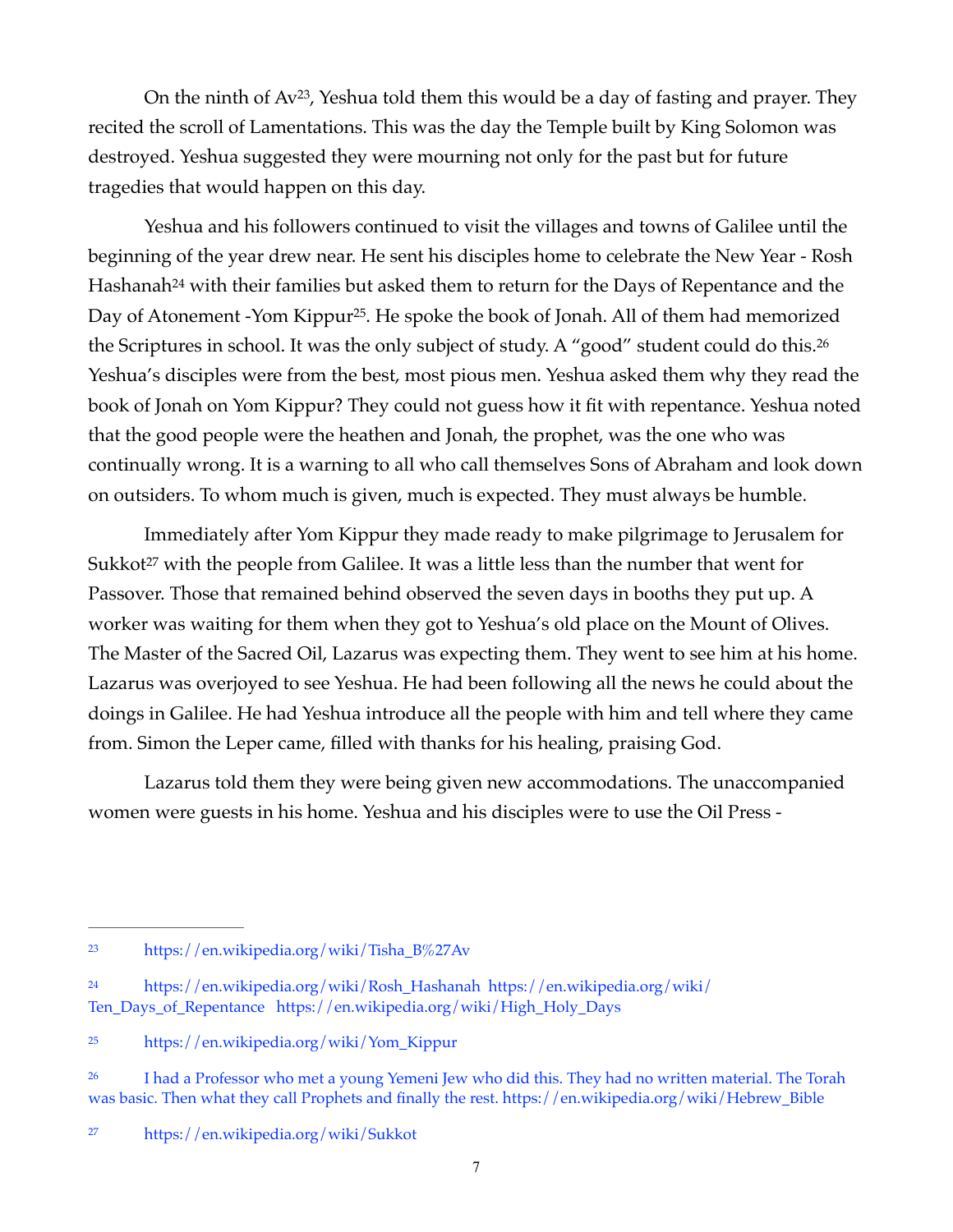<span id="page-7-1"></span>Gethsemane<sup>28</sup>[,](#page-7-0) at the base of the mount. He did not talk about how angry the group were who had been using it for generations. It was the best place to camp, apart from being guests in a fine home. It was just outside of the Eastern Gate in a very large cave. They did have to fit inbetween the press and storage jars.

John and his disciples bedded down on the other side of the mountain, in the wilderness going down to the Salt Sea. He seemed more distant, kept more to himself. He went to the Temple and was surrounded by people asking questions about baptizing and prophecies. He did not go back, people had to look for him. Yeshua went to him. They had long walks together into the wilderness, without saying much. They prayed and prayed and gave thanks. Resting in God's hands, God's will. He and his disciples did accept Yeshua's invitation to join them for Seder.

In the Temple Court, Yeshua positioned his disciples in the crowd as heralds. They had been practicing this in the months before. He also taught what they had already heard. That made it easier for them. He spoke. They heard and spoke, attempting to speak in unison. There was a major difference from the other teachers. They always repeated the same teachings in the same words. That made it much easier. Yeshua kept making changes. That meant the Disciples had to listen carefully. Yeshua was consistent. He never used the same words in in his teaching or in his healing. You could not learn the correct formula to repeat and claim. The Sanhedrin had been following the reports from Galilee and sent delegations to monitor all he said. They were not pleased to hear that Lazarus had given him use of the Sacred Oil Press.

Actually Lazarus' gift was inconvenient. The requirement for Sukkot was to build shelters and not live in a house. The branches for a roof had to leave spaces where the stars could be seen at night. It was not a season for rain, so that was not an issue. They still had to make shelters outside. Lazarus said they could use the oil press whenever they came. That would be wonderful for Passover and Shavuot.

Yeshua lead the Evening and Morning prayers at the oil press. They did take turns going to the Temple for worship there. It was less crowded than at Passover so people had a better chance of getting in. He assigned disciples to lead portions of the services. It was part of their training. They had to learn what reading and prayer went with each day. His cousin

<span id="page-7-0"></span> $\frac{28}{100}$  $\frac{28}{100}$  $\frac{28}{100}$  <https://en.wikipedia.org/wiki/Gethsemane>The best claim for the actual location is the cave by the Tomb of the Virgin Mary [https://en.wikipedia.org/wiki/Tomb\\_of\\_the\\_Virgin\\_Mary](https://en.wikipedia.org/wiki/Tomb_of_the_Virgin_Mary) [https://](https://touristsinisrael.com/2016/08/16/grotto-of-gethsemane/) [touristsinisrael.com/2016/08/16/grotto-of-gethsemane/](https://touristsinisrael.com/2016/08/16/grotto-of-gethsemane/) [https://www.baslibrary.org/biblical-archaeology](https://www.baslibrary.org/biblical-archaeology-review/21/4/1)[review/21/4/1](https://www.baslibrary.org/biblical-archaeology-review/21/4/1) The article is behind a paywall [http://thesignofconcord.com/uploads/](http://thesignofconcord.com/uploads/Lazarus___Olive_Press___Gethsemane_.pdf) [Lazarus\\_\\_\\_Olive\\_Press\\_\\_\\_Gethsemane\\_.pdf](http://thesignofconcord.com/uploads/Lazarus___Olive_Press___Gethsemane_.pdf)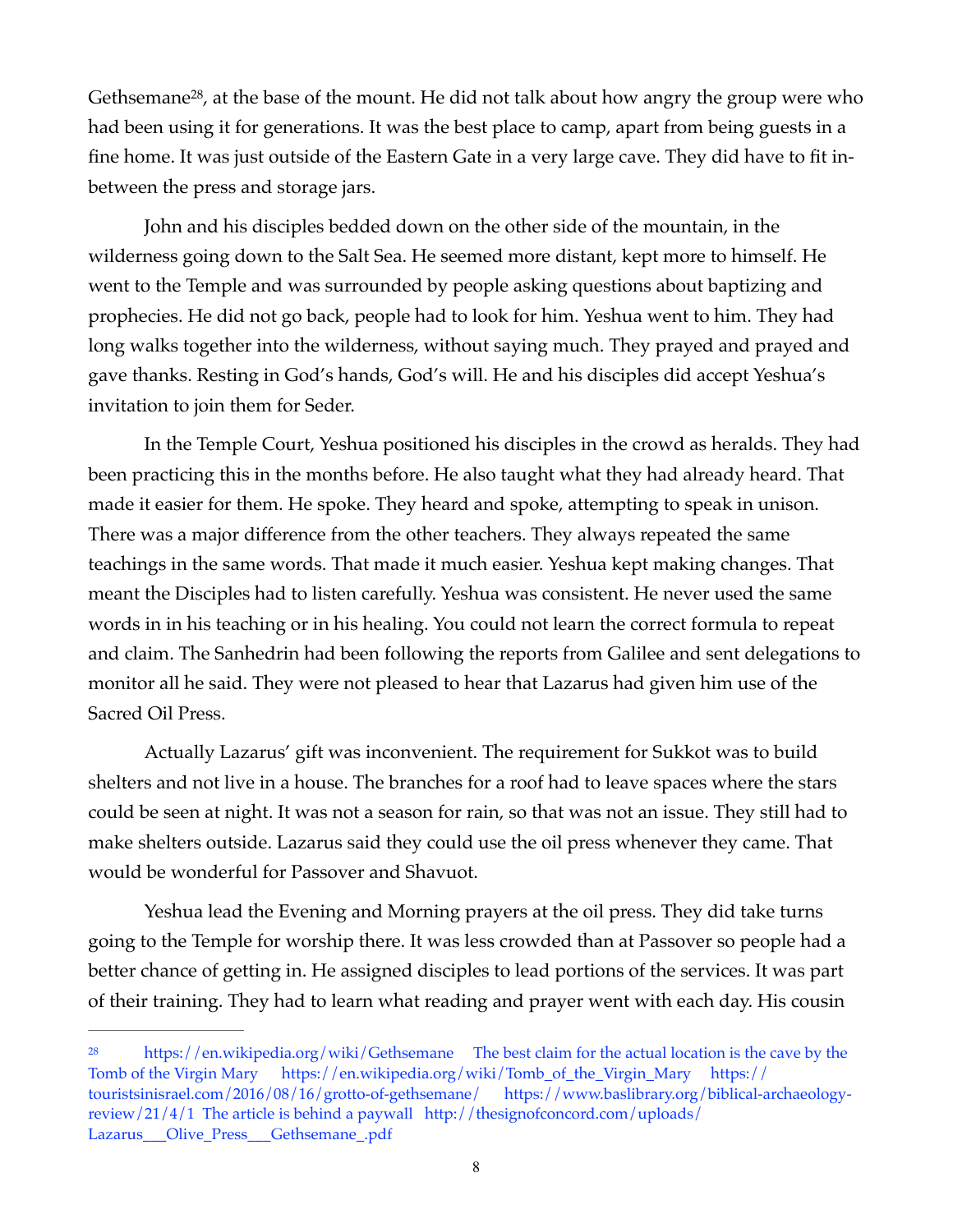John was there. He stayed on the far side of the mountain, down in the dry country toward the Salt Sea. He and Yeshua did spend time talking.

The crowds around Yeshua were not like the ones at Passover. Then they wanted Yeshua to be a conquering Messiah. Now, they had heard the reports from Galilee. Amazing miracles. They knew he had been crisscrossing the countryside gathering followers. There had been no words about him leading revolution. The Sanhedrin was less on edge too. People wanted to meet him, listen to his words, see miracles. There was a great sense of expectation. They felt, knew, God was moving. The future was coming soon. Every day was the Water DrawingProcession<sup>[29](#page-8-0)</sup> and in the evening rejoicing with harps, lyres, cymbals and trumpets, singing and dancing.

<span id="page-8-3"></span>They took turns going to the celebrations. Every morning was the ecstatic procession from the Pool of Siloam with the Chief Priest carrying the gold pitcher with a glorious retinue. "He that never has seen the joy of the Water-Drawing has never in his life seen joy." Every night was the celebration of light. Men of piety and good deeds used to dance before them with burning torches in their hands, singing songs and praises. And countless Levites played on harps, lyres, cymbals and trumpets and other instruments of music.

They were the high point of Sukkot in Jerusalem. The greatest celebration anyone could experience. It was good that they repeated it each day. That spread out the crowds so all could join in the festivities. A few of Yeshua's followers actually got to see Shimon ben Gamliel juggle eight burning torches[.](#page-8-1)<sup>[30](#page-8-1)</sup>

<span id="page-8-5"></span><span id="page-8-4"></span>After Shavout, on the way north Yeshua stopped to see John near Aenon. Many from theDecapolis<sup>[31](#page-8-2)</sup> and Galilee were coming to him there. Most had never been Jews. There was hostility and attraction. Jewish piety, morality was far higher than their pagan practices. The God of the Jews was worthy of praise, more real, admirable than the foolish pagan gods. Some Gentiles looked down on them as backward, closed minded. John's call to repentance and baptism was for all, not just Jews. He was opening the way for them to draw near to God.

The Tetarch Antipas had taken his brother's wife Herodias. That left a bad smell. It was not even acceptable for pagans. Yeshua and John talked about how the public sins of Jewish

<span id="page-8-0"></span>[<sup>29</sup>](#page-8-3) [https://en.wikipedia.org/wiki/Simchat\\_Beit\\_HaShoeivah](https://en.wikipedia.org/wiki/Simchat_Beit_HaShoeivah) [https://www.chabad.org/holidays/](https://www.chabad.org/holidays/JewishNewYear/template_cdo/aid/4779/jewish/The-Water-Drawing.htm) [JewishNewYear/template\\_cdo/aid/4779/jewish/The-Water-Drawing.htm](https://www.chabad.org/holidays/JewishNewYear/template_cdo/aid/4779/jewish/The-Water-Drawing.htm) 

<span id="page-8-1"></span>Talmud Sukkah 53 <https://coffeeshoprabbi.com/2020/06/02/the-rabbi-who-juggled-fire/> [30](#page-8-4) [https://en.wikipedia.org/wiki/Simeon\\_ben\\_Gamliel](https://en.wikipedia.org/wiki/Simeon_ben_Gamliel)

<span id="page-8-2"></span><https://en.wikipedia.org/wiki/Decapolis> [31](#page-8-5)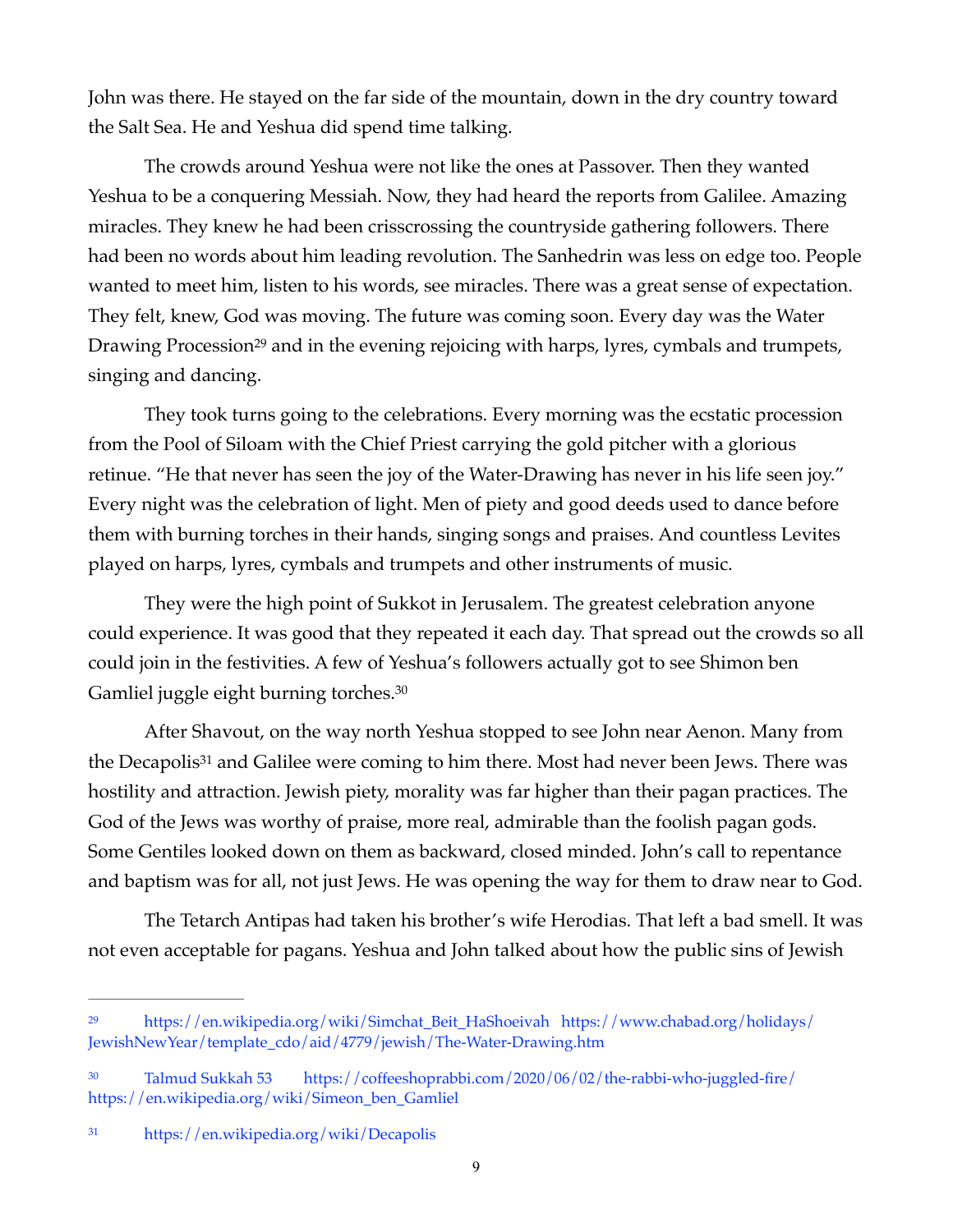leaders damaged God's call. They were excited that despite the damage, many Gentiles were coming to John. The Gospel of Salvation for all was reaching out. The nations were coming to God as the prophets foretold. For a long time John had been pronouncing God's Judgment on Antipas and Herodias. Antipas was angry. He was being humiliated in front of his nation. While John's preaching was attracting many, Antipas's anger was frightening some of John's own disciples to back away.

Yeshua went back to Galilee, walking, healing, teaching, all was back to the old routine. They attracted more followers. With Mother Mary in the group, other unaccompanied women felt comfortable to join. Wedding invitations came their way. Yeshua's teaching was different from other rabbis. It was like there was a new spirit. Forgiving, welcoming, loving, patient, deeper that just the words of scripture. Other rabbis taught the words. What they said was not different. It was dry. What to know. What to do. How to pray. How to live as a descendant of Abraham, inheritor of the covenant. What they said was comfortable, "do it this way". Yeshua was challenging, leading them to ask, What kind of person to be? And it seemed that coming to him, personally, believing him was central. He called himself, son of man, son of God.

John came to Yeshua with a request they go to Magdala and see an old friend. He had heard bad things. Mary was about his age, when they were little, her guardian ignored her. She asked his father if he would give her some fish to sell and promised to pay him back. Over the years she became very successful. She even traded into Arab country on the other side of the Sea. Now she had closed herself off. She was snarling and violent. Her workers were frighted. They thought some Arab jinn possessed her. Yeshua cast seven out. Mary became devoted to him. Whenever they came near, she checked in on her steward and workers. They were keeping her business going. She arranged for Yeshua to speak at her synagog<sup>[32](#page-9-0)</sup>. She had always worshiped there and became a major contributor.

<span id="page-9-3"></span><span id="page-9-2"></span>Yeshua told them he was going to go to Jerusalem for the last day of Dedication<sup>[33](#page-9-1)</sup>. It would be quick trip and only the twelve went with him. It was a welcome break for many. Go home, relax. It was the rainy season. There were even more followers. Yeshua was more famous. Larger synagogs sent invitations. Leading scholars were becoming more hostile, challenging him and speaking against him. When possible he found places where he could

<span id="page-9-0"></span><https://en.wikipedia.org/wiki/Magdala>One of the best preserve synagogs from Jesus's time. One he [32](#page-9-2) would have been in. [https://en.wikipedia.org/wiki/Migdal\\_Synagogue](https://en.wikipedia.org/wiki/Migdal_Synagogue)

<span id="page-9-1"></span><https://en.wikipedia.org/wiki/Hanukkah>Jesus celebrates Hanukkah FFOZ Messiah Mag #1 in [33](#page-9-3) <https://ffoz.org/messiah/magazine/messiah-magazine-1.html>